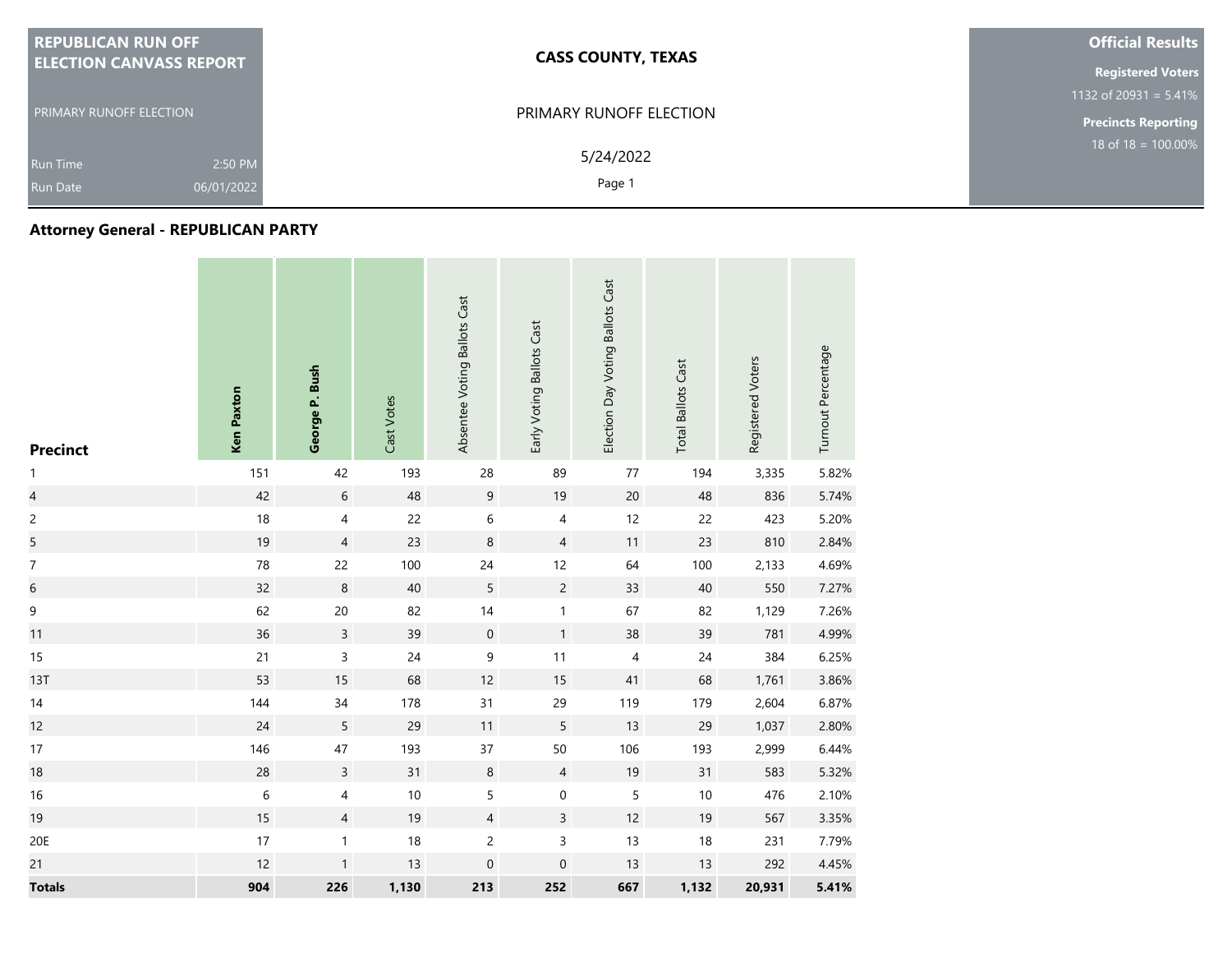| <b>REPUBLICAN RUN OFF</b>      | <b>CASS COUNTY, TEXAS</b>      | <b>Official Results</b>        |
|--------------------------------|--------------------------------|--------------------------------|
| <b>ELECTION CANVASS REPORT</b> |                                | <b>Registered Voters</b>       |
|                                |                                | 1132 of 20931 = $5.41\%$       |
| <b>PRIMARY RUNOFF ELECTION</b> | <b>PRIMARY RUNOFF ELECTION</b> | <b>Precincts Reporting</b>     |
| 2:50 PM<br><b>Run Time</b>     | 5/24/2022                      | $18 \text{ of } 18 = 100.00\%$ |
| 06/01/2022<br><b>Run Date</b>  | Page 2                         |                                |

## **Commissioner of the General Land Office - REPUBLICAN PARTY**

| <b>Precinct</b>          | <b>Tim Westley</b> | Dawn Buckingham | Cast Votes  | Absentee Voting Ballots Cast | Early Voting Ballots Cast | Election Day Voting Ballots Cast | <b>Total Ballots Cast</b> | Registered Voters | Turnout Percentage |
|--------------------------|--------------------|-----------------|-------------|------------------------------|---------------------------|----------------------------------|---------------------------|-------------------|--------------------|
| 1                        | 74                 | 116             | 190         | 28                           | 89                        | $77$                             | 194                       | 3,335             | 5.82%              |
| $\overline{\mathcal{L}}$ | $17\,$             | 27              | 44          | $\overline{9}$               | 19                        | 20                               | 48                        | 836               | 5.74%              |
| $\overline{c}$           | $\mathsf 9$        | 13              | 22          | 6                            | 4                         | 12                               | 22                        | 423               | 5.20%              |
| 5                        | $\overline{3}$     | 18              | 21          | 8                            | $\overline{4}$            | $11$                             | 23                        | 810               | 2.84%              |
| $\boldsymbol{7}$         | 50                 | 48              | 98          | 24                           | 12                        | 64                               | 100                       | 2,133             | 4.69%              |
| $\sqrt{6}$               | $10\,$             | $27\,$          | 37          | 5                            | $\overline{c}$            | 33                               | 40                        | 550               | 7.27%              |
| $\mathsf 9$              | 34                 | 45              | 79          | 14                           | $\mathbf{1}$              | 67                               | 82                        | 1,129             | 7.26%              |
| 11                       | 15                 | 23              | 38          | $\mathbf 0$                  | $\mathbf{1}$              | 38                               | 39                        | 781               | 4.99%              |
| 15                       | $10\,$             | 13              | 23          | 9                            | 11                        | $\overline{4}$                   | 24                        | 384               | 6.25%              |
| 13T                      | 29                 | 36              | 65          | 12                           | 15                        | 41                               | 68                        | 1,761             | 3.86%              |
| $14$                     | 75                 | 97              | 172         | 31                           | 29                        | 119                              | 179                       | 2,604             | 6.87%              |
| 12                       | 12                 | $16$            | 28          | 11                           | 5                         | 13                               | 29                        | 1,037             | 2.80%              |
| 17                       | 61                 | 123             | 184         | 37                           | 50                        | 106                              | 193                       | 2,999             | 6.44%              |
| 18                       | 22                 | $\sqrt{7}$      | 29          | $\,8\,$                      | $\overline{4}$            | 19                               | 31                        | 583               | 5.32%              |
| 16                       | $\sqrt{5}$         | 4               | $\mathsf 9$ | 5                            | $\mbox{O}$                | 5                                | $10$                      | 476               | 2.10%              |
| 19                       | $\bf 8$            | 11              | 19          | $\overline{4}$               | 3                         | 12                               | 19                        | 567               | 3.35%              |
| 20E                      | $\overline{7}$     | $11$            | 18          | $\overline{c}$               | $\mathsf 3$               | 13                               | 18                        | 231               | 7.79%              |
| 21                       | $\overline{7}$     | $\,$ 6 $\,$     | 13          | $\boldsymbol{0}$             | $\boldsymbol{0}$          | 13                               | 13                        | 292               | 4.45%              |
| <b>Totals</b>            | 448                | 641             | 1,089       | 213                          | 252                       | 667                              | 1,132                     | 20,931            | 5.41%              |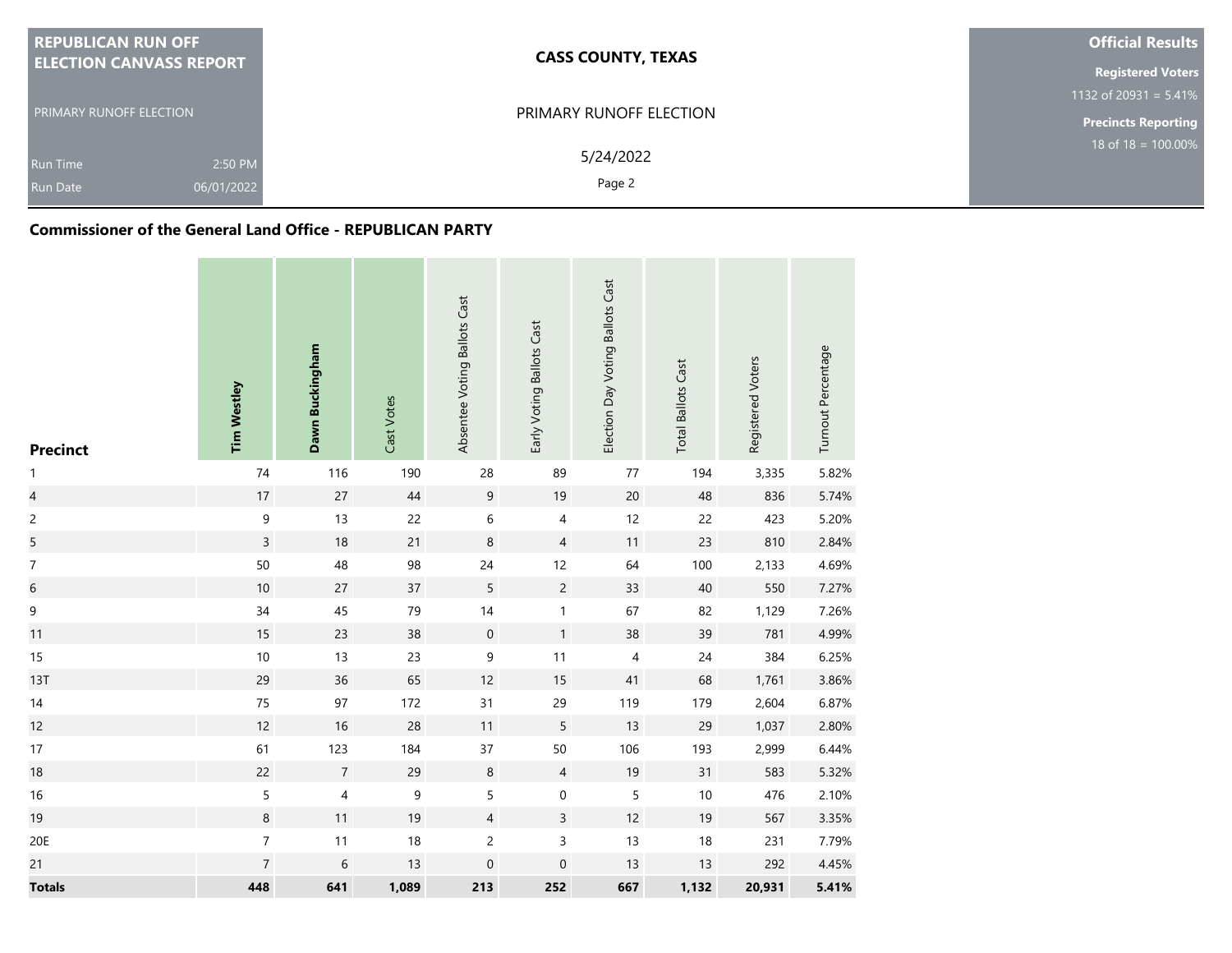| <b>REPUBLICAN RUN OFF</b>      | <b>CASS COUNTY, TEXAS</b> | <b>Official Results</b>    |  |
|--------------------------------|---------------------------|----------------------------|--|
| <b>ELECTION CANVASS REPORT</b> |                           |                            |  |
|                                |                           | 1132 of 20931 = $5.41\%$   |  |
| <b>PRIMARY RUNOFF ELECTION</b> | PRIMARY RUNOFF ELECTION   | <b>Precincts Reporting</b> |  |
| 2:50 PM<br><b>Run Time</b>     | 5/24/2022                 | 18 of $18 = 100.00\%$      |  |
| 06/01/2022<br><b>Run Date</b>  | Page 3                    |                            |  |

## **Railroad Commissioner - REPUBLICAN PARTY**

| <b>Precinct</b>          | Sarah Stogner  | <b>Wayne Christian</b> | Cast Votes | Absentee Voting Ballots Cast | Early Voting Ballots Cast | Election Day Voting Ballots Cast | <b>Total Ballots Cast</b> | Registered Voters | Turnout Percentage |
|--------------------------|----------------|------------------------|------------|------------------------------|---------------------------|----------------------------------|---------------------------|-------------------|--------------------|
| $\mathbf{1}$             | 52             | 141                    | 193        | 28                           | 89                        | 77                               | 194                       | 3,335             | 5.82%              |
| $\overline{\mathcal{L}}$ | 15             | 32                     | $47\,$     | $\mathsf 9$                  | 19                        | 20                               | 48                        | 836               | 5.74%              |
| $\overline{c}$           | $\,$ 6 $\,$    | $16$                   | 22         | $\,$ 6 $\,$                  | $\overline{4}$            | 12                               | 22                        | 423               | 5.20%              |
| 5                        | $\overline{7}$ | 14                     | 21         | $\,8\,$                      | $\overline{4}$            | $11$                             | 23                        | 810               | 2.84%              |
| $\overline{7}$           | 24             | 76                     | 100        | 24                           | 12                        | 64                               | 100                       | 2,133             | 4.69%              |
| $\,$ 6 $\,$              | $10$           | 29                     | 39         | 5                            | $\overline{c}$            | 33                               | 40                        | 550               | 7.27%              |
| $\mathsf 9$              | 23             | 54                     | 77         | 14                           | $\mathbf{1}$              | 67                               | 82                        | 1,129             | 7.26%              |
| 11                       | $\overline{4}$ | 34                     | 38         | $\mathbf 0$                  | $\mathbf{1}$              | 38                               | 39                        | 781               | 4.99%              |
| 15                       | 6              | $18$                   | 24         | 9                            | 11                        | $\overline{4}$                   | 24                        | 384               | 6.25%              |
| 13T                      | $\mathsf 9$    | 58                     | 67         | 12                           | $15$                      | 41                               | 68                        | 1,761             | 3.86%              |
| 14                       | 40             | 133                    | 173        | 31                           | 29                        | 119                              | 179                       | 2,604             | 6.87%              |
| 12                       | $\overline{c}$ | 26                     | 28         | 11                           | 5                         | 13                               | 29                        | 1,037             | 2.80%              |
| 17                       | 45             | 143                    | 188        | 37                           | 50                        | 106                              | 193                       | 2,999             | 6.44%              |
| 18                       | $\overline{4}$ | 26                     | $30\,$     | $\,8\,$                      | $\overline{4}$            | $19$                             | 31                        | 583               | 5.32%              |
| 16                       | $\overline{c}$ | $\boldsymbol{7}$       | 9          | 5                            | $\mathbf 0$               | 5                                | $10$                      | 476               | 2.10%              |
| 19                       | $\overline{3}$ | 16                     | 19         | $\overline{4}$               | $\mathsf{3}$              | 12                               | 19                        | 567               | 3.35%              |
| 20E                      | 3              | 15                     | 18         | $\overline{c}$               | 3                         | 13                               | $18\,$                    | 231               | 7.79%              |
| 21                       | $\overline{4}$ | $\mathsf 9$            | 13         | $\mathbf 0$                  | $\mbox{O}$                | 13                               | 13                        | 292               | 4.45%              |
| <b>Totals</b>            | 259            | 847                    | 1,106      | 213                          | 252                       | 667                              | 1,132                     | 20,931            | 5.41%              |